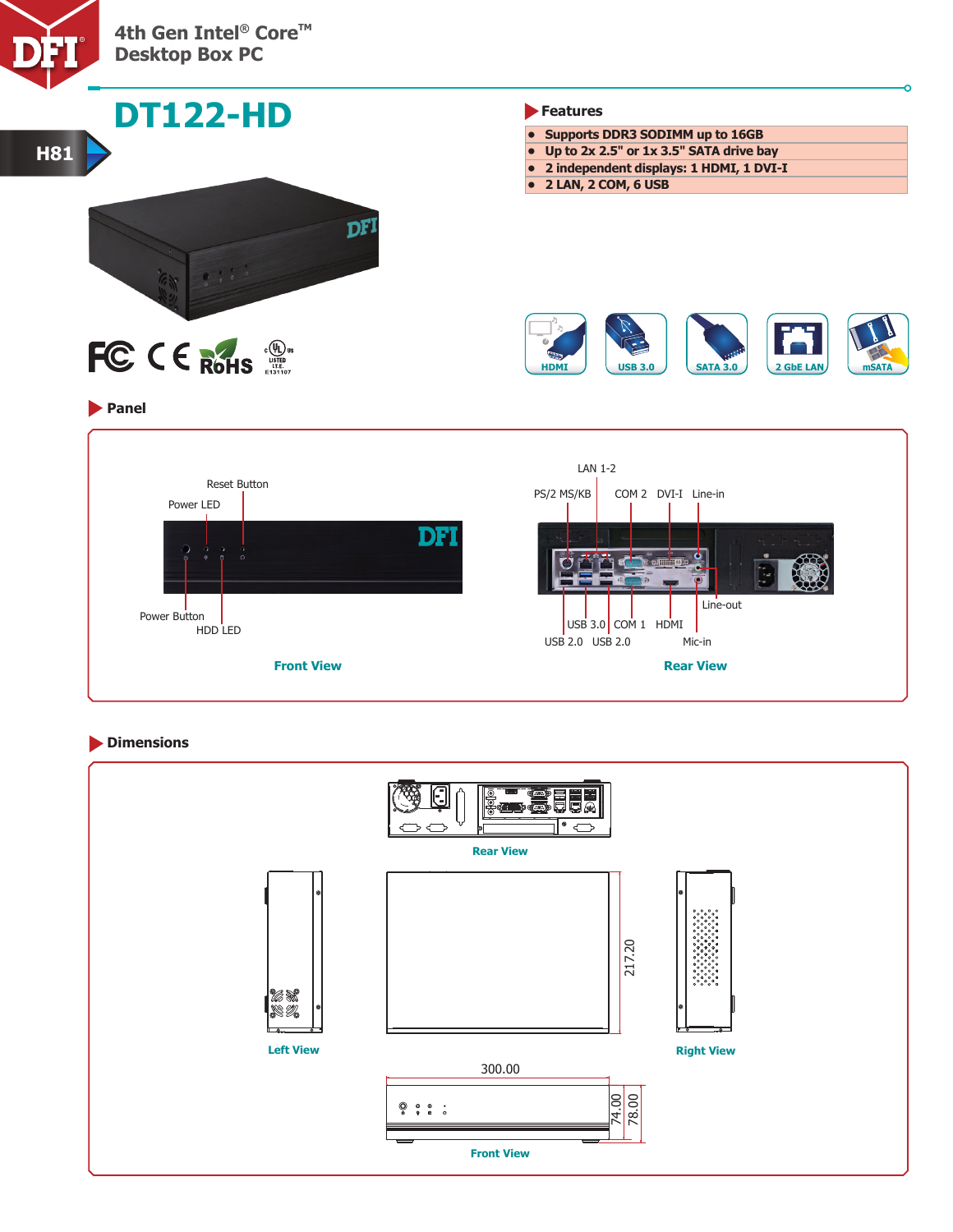**4th Gen Intel® Core™ Desktop Box PC**



# **DT122-HD**

**Specifications** \* Optional and is not supported in standard model. Please contact your sales representative for more information.

### **PROCESSOR SYSTEM**

### • CPU

- 4th Generation Intel® Core™ processors (22nm process technology)
- : Intel® CoreTM i7-4790S (8M Cache, up to 4.0 GHz); 65W
- : Intel® CoreTM i7-4770S (8M Cache, up to 3.9 GHz); 65W
- : Intel® Core™ i7-4770TE (8M Cache, up to 3.3 GHz); 45W : Intel® Core™ i5-4590S (6M Cache, up to 3.7 GHz); 65W
- : Intel® CoreTM i5-4590T (6M Cache, up to 3.0 GHz); 35W
- : Intel® CoreTM i5-4570S (6M Cache, up to 3.6 GHz); 65W
- : Intel® CoreTM i5-4570TE (4M Cache, up to 3.3 GHz); 35W
- : Intel® CoreTM i3-4360 (4M Cache, 3.7 GHz); 54W
- : Intel® CoreTM i3-4350T (4M Cache, 3.1 GHz); 35W
- : Intel® CoreTM i3-4340TE (4M Cache, 2.6 GHz); 35W
- 
- : Intel® CoreTM i3-4330 (4M Cache, 3.5 GHz); 54W
- : Intel® CoreTM i3-4330TE (4M Cache, 2.4 GHz); 35W
- : Intel® Pentium® G3420 (3M Cache, 3.2 GHz); 53W
- : Intel® Pentium® G3320TE (3M Cache, 2.3 GHz); 35W
- : Intel® Celeron® G1820 (2M Cache, 2.7 GHz); 53W
- : Intel® Celeron® G1820TE (2M Cache, 2.2 GHz); 35W
- Chipset: Intel<sup>®</sup> H81 Express Chipset

#### **MEMORY**

- Two 204-pin DDR3 SODIMM sockets
- Supports DDR3 1333/1600MHz
- Supports up to 16GB system memory
- Supports dual channel memory interface

- **GRAPHICS** Intel® HD Graphics
- Display ports: 1 HDMI, 1 DVI-I
- HDMI: resolution up to 4096x2304 @ 24Hz or 2560x1600 @ 60Hz
- DVI-I, VGA: resolution up to 1920x1200 @ 60Hz

#### **STORAGE**

- Up to 2x 2.5" or 1x 3.5" SATA drive bay
- SATA 3.0 port with data transfer rate up to 6Gb/s

#### **ETHERNET**

- Intel® I210 PCI Express Gigabit Ethernet controller
- Intel® I217 Gigabit Ethernet Phy
- Integrated 10/100/1000 transceiver
- Fully compliant with IEEE 802.3, IEEE 802.3u, IEEE 802.3ab

#### **EXPANSION**

- 1 expansion slot
- 1 PCIe x16 or PCI slot
- 1 Mini PCIe slot
- Supports USB and PCIe signals
- Supports mSATA
- Supports half size or full size Mini PCIe card

#### **AUDIO**

• Realtek ALC886 5.1-channel High Definition Audio

#### **I/O PORTS**

- Front Panel
- 1 Power button
- 1 Reset button
- 2 LED indicators: Power, HDD
- Rear Panel
- 1 mini-DIN-6 for PS/2 mouse/keyboard
- 2 USB 3.0
- 4 USB 2.0
- 2 DB-9 RS232 COM
- 1 HDMI
- 1 DVI-I
- 2 RJ45 LAN
- Mic-in, line-in and line-out jacks

#### **POWER**

- Power type - Flex ATX
- Power input voltage
- AC 100-240V, 250W

#### **COOLING SYSTEM**

#### • 1 CPU cooler

#### **ENVIRONMENT**

- Temperature
- Operating: 0°C~45°C
- Storage: -20°C~60°C
- Humidity
- 85% RH at 45°C, 1 week • Operating Vibration
- IEC68-2-64
- Operating Shock
- Operating: 3G peak acceleration (11 msec. duration)
- Non-operating: 5G peak acceleration (11 msec. duration)

#### **CONSTRUCTION**

- Front panel: aluminum
- Rear chassis: sheet metal

#### **MOUNTING**

- 2 types of wall mount bracket<br>Type A Type B  $-$  Type A
- Brackets and screws\*

#### **DIMENSIONS**

- 300mm x 75mm x 217mm (W x H x D)
- **WEIGHT**
- 3.7 kg

#### **OS SUPPORT**

- Windows 7, WES 7, Windows 8, WES 8
- Linux (Distribution available upon request)

#### **CERTIFICATION**

- CE • FCC Class A
- 
- RoHS • UL

**OTHER FEATURES** • Watchdog Timer function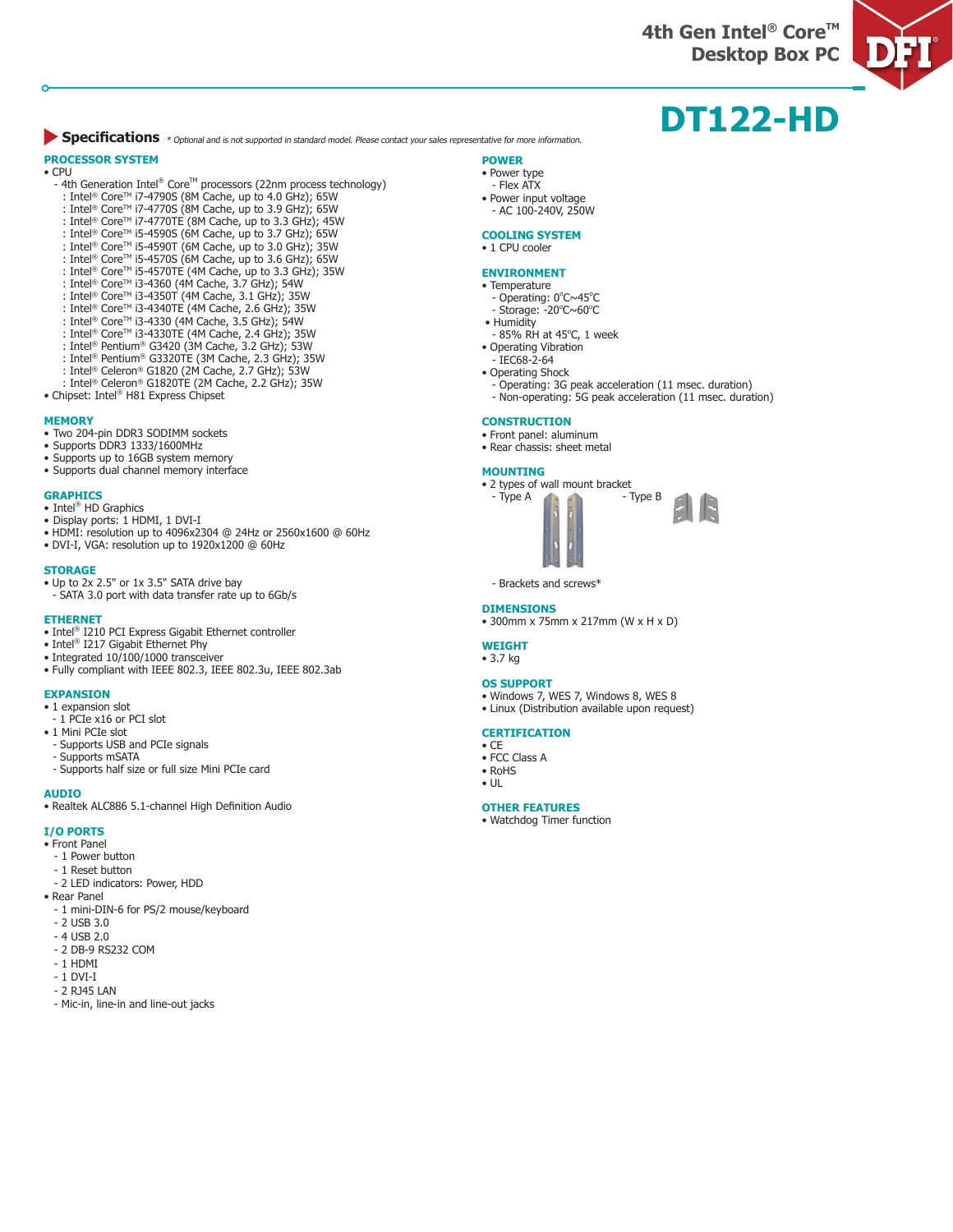

# **DT122-HD**

**Wall Mounting**